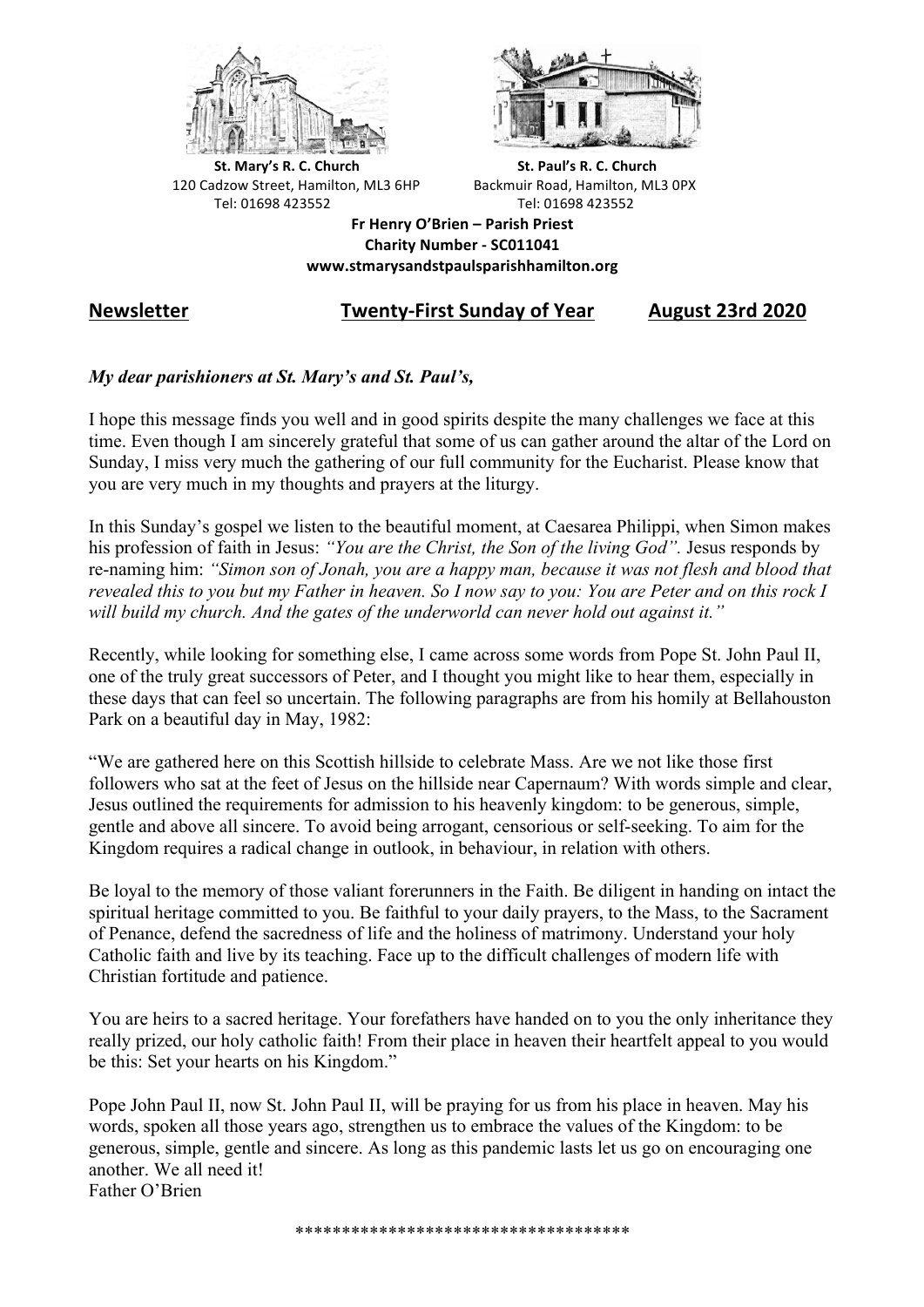**A Message from the Catholic Men's Society:** the CMS continue to meet via Zoom on Monday mornings at 11am to discuss matters of faith and practice in the modern world. Any men of the parish who wish to join in this conversation would be most welcome. Please contact Peter Lavery at laverypeter93@yahoo.com

\*\*\*\*\*\*\*\*\*\*\*\*\*\*\*\*\*\*\*\*\*\*\*\*\*\*\*\*\*\*\*\*\*\*\*\*

## **St. Mary's has seating for thirty-six people (the balcony is not to be used) St. Paul's has seating for thirty people.**

*Please think about choosing St. Paul's for your visit as it may well be quieter there, especially on Sunday morning.*

**The Diocese has recommended that we have a booking system for places at the liturgy**; this is for safety reasons and also to ensure that people are not disappointed if they arrive at church and discover they cannot enter. For each service the parish **must** retain details of all those attending to ensure that contact tracing can be carried out if necessary.

**Please consult the parish website, stmarysandstpaulshamilton.org,** to book a place through **Eventbrite** or by phoning the church house. Details of our services will be given on the parish website, but please be aware that timings for Mass on the Sunday are different to our normal programme:

### **Sunday services at St. Mary's: Saturday Vigil at 5.30pm and Sunday Morning at 10.30am Sunday Services at St. Paul's: Saturday Vigil at 4pm and Sunday Morning at 9.15am.**

**The weekday Masses this week will be at St. Mary's:**

#### **Monday at 10am is the Requiem for Mrs. Elizabeth Mudie, requiescat in pace Tuesday at 10am**

**Wednesday at 10am is the Requiem for Mr. John Cosgrove, requiescat in pace** *Please book through Eventbrite as this makes things easier for the stewards meeting you at the church door.*

**The guidelines from the Government advise** that on entering the building you will be asked to wear a face-covering (this can be a scarf rather than a face-mask) and use the sanitizing gel for your hands. You will then be shown to a seat. As you leave the building you will be asked to use the gel once more. I am sure that we will very quickly adjust to this 'new normal' for the moment.

**Thank you to those parishioners who have assisted in the re-opening** of our churches by acting as stewards or helping with the cleaning of the benches. I know others would like to help and through time we will need you all as it looks as though we are in this for the long haul!

**I am aware that the restrictions which are still in place** mean that for the foreseeable future we will be much fewer in number for Sunday Mass. The Scottish Bishops have asked the clergy to remind parishioners that the obligation to attend Sunday Mass remains suspended. This leads me to suggest that you consider attending one of the weekday Masses, especially if you are retired or still furloughed from your employment. This would also leave places free on the Sunday for those who are working.

#### \*\*\*\*\*\*\*\*\*\*\*\*\*\*\*\*\*\*\*\*\*\*\*\*\*\*\*\*\*\*\*\*\*\*

**Recently Deceased:** Elizabeth Mudie, John Cosgrove, Catherine Burns, Jane Dalton, Walter Stewart, Kenneth Smith, John Lynch, Catherine McKee, Mary McLaughlin, Helen Lowe, William